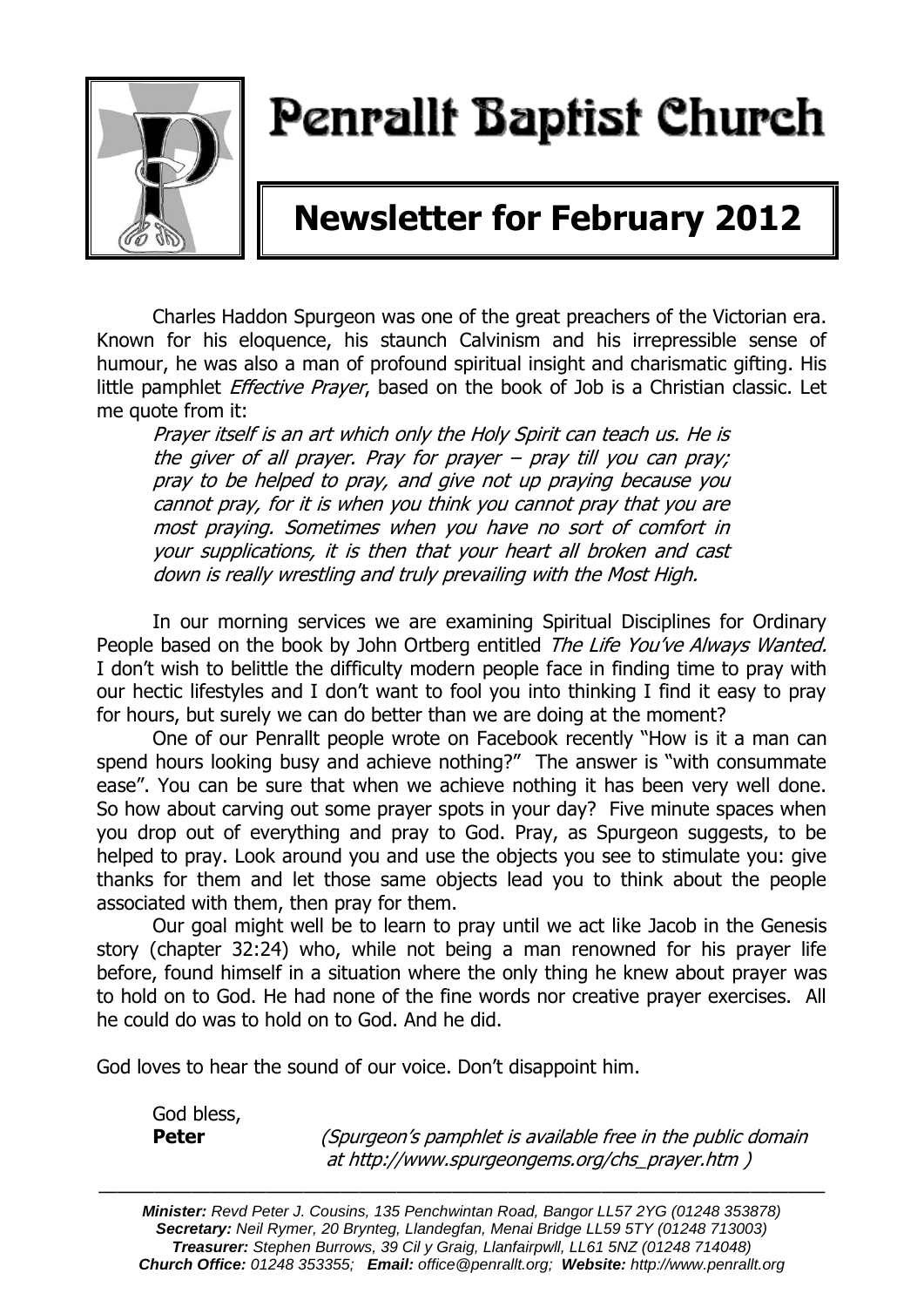### **SERVICES in FEBRUARY**

**Morning Services** are on the theme of Spiritual Disciplines for Ordinary People.\*

| <b>February 5</b>  |                                                                      |               |  |  |
|--------------------|----------------------------------------------------------------------|---------------|--|--|
| 10.30am            | <b>Celebration worth Celebrating: The Discipline of Thanksgiving</b> |               |  |  |
|                    |                                                                      | John 16:21-24 |  |  |
| 2.15pm             | Service at Bontnewydd                                                |               |  |  |
| 6.00pm             | Communion Service. Go, Give Freely, Guard Yours Steps Wisely         |               |  |  |
|                    |                                                                      | Mat 10:1-31   |  |  |
| <b>February 12</b> |                                                                      |               |  |  |
| 10.30am            | Roger Borlace: The Discipline of Slowing Down                        | Mark 1:32-39  |  |  |
| 6.00pm             | <b>Rest is a Prayer Away from us</b>                                 | Mat 11:25-30  |  |  |
| <b>February 19</b> |                                                                      |               |  |  |
| 10.30am            | Geoff Birch: The Discipline of Prayer                                |               |  |  |
| 6.00 <sub>pm</sub> | Religion that does more harm than good                               | Mat. 12:1-21  |  |  |
| <b>February 26</b> |                                                                      |               |  |  |
| 10.30am            | Communion Service. The Discipline of Servanthood:                    |               |  |  |
|                    | <b>Appropriate Smallness</b>                                         | Luke 22:24-30 |  |  |
| 6.00pm             | Roger Borlace: Fierce Confrontation                                  | Mat. 12:22-50 |  |  |
|                    |                                                                      |               |  |  |
|                    | <i>*The Life You've Always Wanted.</i>                               |               |  |  |

We are doing a thirteen-part study on Spiritual Disciplines for Ordinary People, based on the book by John Ortberg The Life You've Always Wanted. We recommend that you buy the books and follow the studies week by week. It is on sale from Amazon for about £6. The Home Groups are following the studies in the book.

#### **Our Preaching Team for February:**

Peter Cousins is the minister. Geoff Birch and Roger Borlace are retired ministers, members of Penrallt.

#### **Church Lunch**

We will host a church lunch on **Sunday February 5th**. Please bring enough buffet style "finger food" for yourselves and one or two others.

#### **Faith Café**

Faith Café, which takes place after the evening service, is for students and young adults. Starting around 7:15 pm it is an evening of chat, interviews, music and discussions.

### **Special Dates**

**Tuesday 31st January** Start of the Alpha-Lite Course. **Wednesday 1st Feb** 10:30am Men's Prayer Meeting.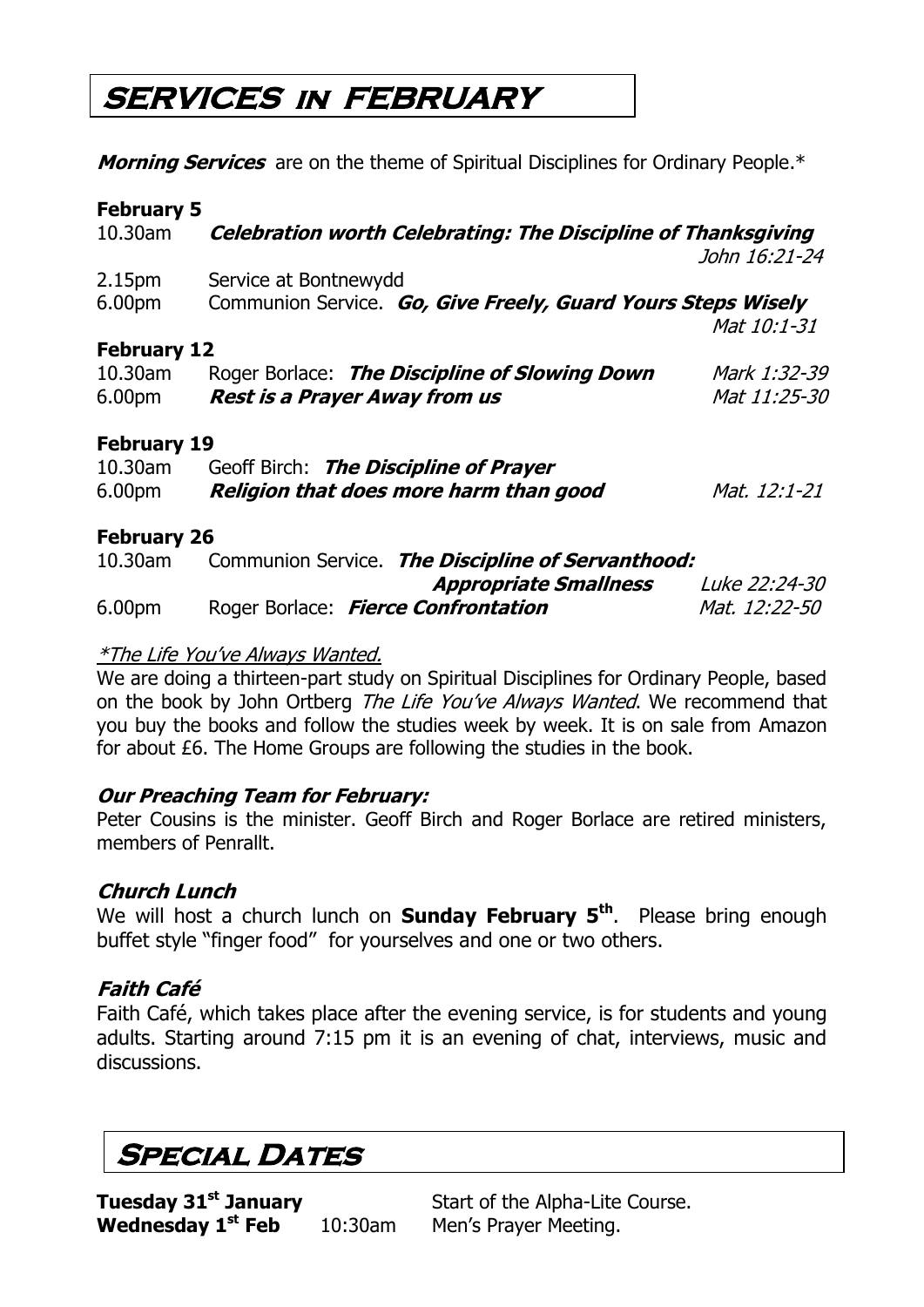| Saturday 4 <sup>th</sup><br>Wednesday 8 <sup>th</sup> | 7:00 <sub>pm</sub>            | Deacons' Away Day<br>Cytun AGM in Penuel with talk by Clive Alder<br>(minister of the Baptist Church in Holyhead) about<br>Gobaith Môn: proposed schools work on Anglesey. |
|-------------------------------------------------------|-------------------------------|----------------------------------------------------------------------------------------------------------------------------------------------------------------------------|
| Saturday 18th                                         | 7:30 <sub>pm</sub>            | Men's (Ginger) Beer & Skittles Evening (See<br>'Noticeboard')                                                                                                              |
| Tuesday 21st<br>Friday 24 <sup>th</sup>               | 10:30am<br>2:00 <sub>pm</sub> | Walking Group (see 'Noticeboard')<br>Pastoral Care Team meeting                                                                                                            |

#### **Living Life to the Full: New Tuesday evening course**

This is a new course led by Paul Hebblethwaite aimed at those coping with depression or anxiety, those who work or live with sufferers, or anyone who has an interest in the subject.

It follows on naturally from the CBT in a Christian Context course, but you do not need to have done it to sign up for the Living Life to the Full course. It lasts for 6 weeks and will begin on **Tuesday March 6th**, finishing on April 9th. More details will follow in February. Church members have already had the course explained to them at a church meeting, and we have that information available to anyone who wishes to know more. Ask Magnus for the information sheet.

#### **ADVANCE NOTICE Gift Day Sunday 5th March**

On April  $1<sup>st</sup>$  our sister church, the Welsh language Penuel Baptist Church in Bangor will be celebrating its bicentenary. This is a remarkable celebration and we have decided to mark the occasion by giving them a love-gift of £10,000 to refurbish their rather jaded kitchen facilities. To this end we will be holding a Gift Day in March to raise this sum.

Why are we doing this? Because we owe our church's existence to Penuel.

The first services in English were held in Penuel in 1865 by their minister J. D. Williams. Seven years later this group of English-speakers had decided to form Penrallt Baptist Church. Some members of Penuel had been concerned at losing members to the new church and were opposed to it. In the end, after discussion they came round to the idea and even opened their baptistry so that the new English speaking church could perform its first baptisms there. In 1875 our church inaugurated its building (which is now Capel y Ffynnon – we purchased our current building in 2003) having paid £523 for its construction to Evan Williams a local builder. However, Mr. Williams then presented them with an extra demand of £53. The Penrallt members could neither afford nor agree to this added expense and a long dispute ensued which came to the beginnings of a court action. Mr. Williams, it so happened, was a member of Penuel, and this caused them considerable concern. In the end, Penuel generously decided to give £53 to Penrallt in order that our church could end the dispute.

Our two churches have remained on good terms, and in recent years have moved closer together. Last year for the first time we had a "pulpit swap" one Sunday when their minister, Olaf Davies, preached in Penrallt (in English) and Peter and a team from Penrallt took the service in Penuel (in Welsh). This is the first time this has happened. The cooperation between our two churches has drawn comment from across the nation.

So, we ask you prayerfully to consider joining in this love-gift to our friends, brothers and sisters in Christ in Eglwys y Bedyddwyr Penuel on Sunday March 5<sup>th.</sup>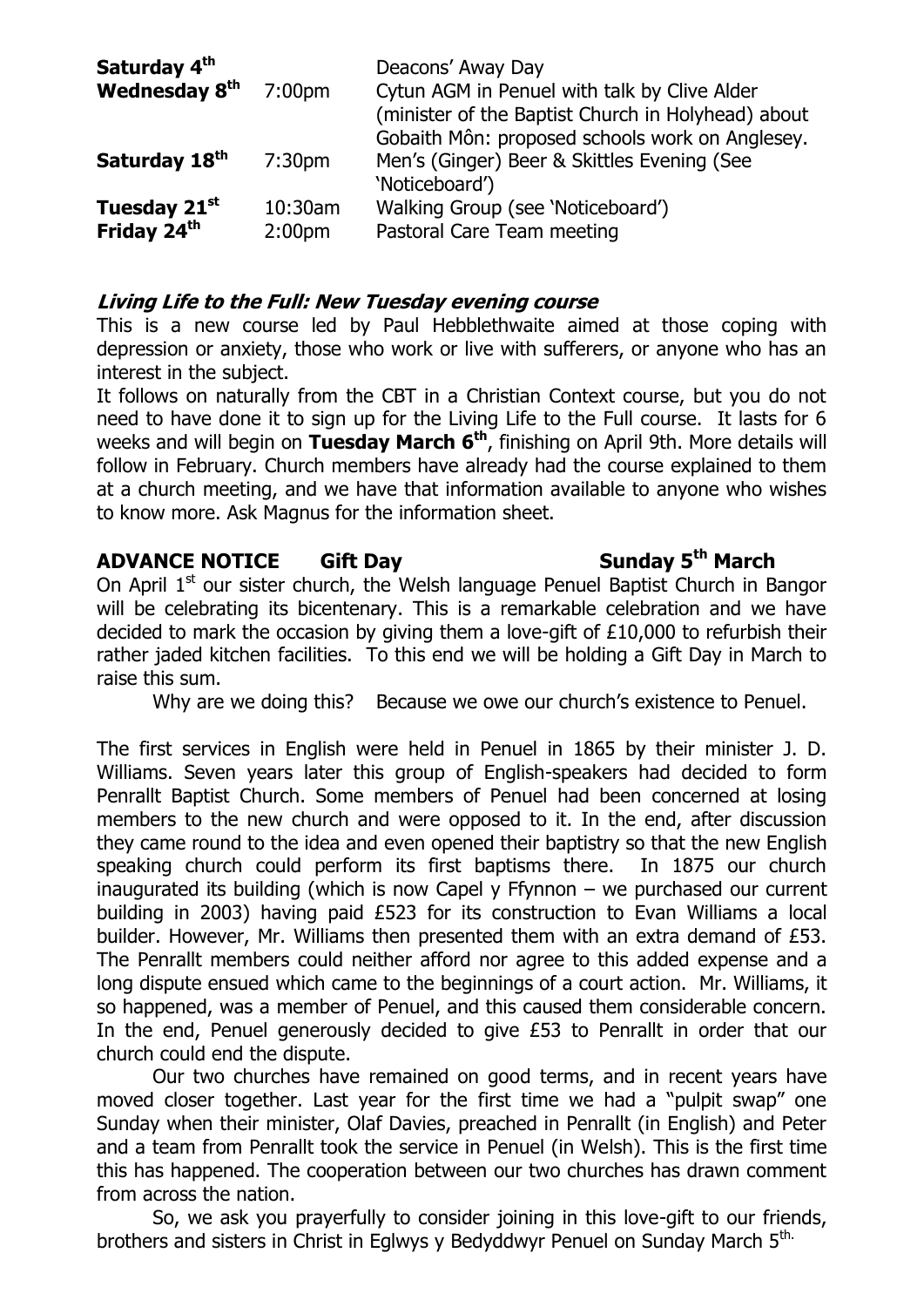### **ADVANCE NOTICE Tearfund Twmpath Saturday 10th March**

There will be a Barn Dance in aid of Tearfund on Saturday, March  $10<sup>th</sup>$  in Penrallt. More details later.

### **Weekdays**

#### **Please check with the contact people when there are meetings this month.**   $HG = Home$  Group

| <b>Day</b> | <i>HOME</i> OPPU<br><b>Time</b> | <b>Details</b>                          | <b>Contacts</b>                                        |
|------------|---------------------------------|-----------------------------------------|--------------------------------------------------------|
| <b>Tue</b> | 8.00pm                          | HG, Nilgiri                             | Joan Beer (353874)                                     |
| <b>Tue</b> | 7.30pm                          | HG, Tyddyn Isaf, Menai<br><b>Bridge</b> | <b>Magnus Forrester-Barker</b><br>(717570)             |
| <b>Wed</b> | 10.30am                         | Men's Prayer Meeting                    | Peter Cousins (353878)                                 |
| <b>Wed</b> | 2.00 <sub>pm</sub>              | Carers' Home Group                      | Carol Morris (716953)                                  |
| Wed        | 7.00pm                          | HG for young adults, Bangor             | Danielle Fifield<br>(07849935707)                      |
| <b>Wed</b> | 7.30pm                          | HG, The Nomads                          | Jess & Seamus Adams (421185)<br>Susan Cousins (353878) |
| <b>Wed</b> | 7.30pm                          | HG, Bethesda                            | Jon & Deb Stammers (602868)                            |
| <b>Wed</b> | 8.00pm                          | HG, Grŵp Cymraeg                        | Owen & Nia Lloyd Evans (352634)                        |
| Thu        | 10.30am                         | Post-Alpha Bible Study                  | Sue & Lawrence Moss (713793)                           |
| <b>Thu</b> | 7.30pm                          | HG, Llanfairpwll                        | Sue & Lawrence Moss (713793)                           |
| Thu        | 7.45pm                          | HG, Talwrn                              | Gill & James Goodman (751074)                          |
| Fri        | 10.30am<br>- noon               | <b>Cheeky Monkeys</b>                   | Joan Rymer (713003)                                    |
| Fri        | $10.30 -$<br>12.30pm            | HG, 6 Maes y Dref                       | Anne Collis (353173)<br>anne@collis66.freeserve.co.uk  |
| <b>Sat</b> | 8.30am                          | <b>Prayer Meeting</b>                   |                                                        |

### **News of People**

**Nancy Jones** is in Plas Garnedd Residential Home in Llanberis for a few weeks.  **Hannah Norris** has been in hospital for operations on her knees and is recovering, although faces more surgery. **Rosalyn Kersey** has been discharged from hospital.

#### **Children's Birthdays in February**

**1 st:** Morgan Goodman; **11th:** Amelie Goodwin; **25th:** Inge Snyman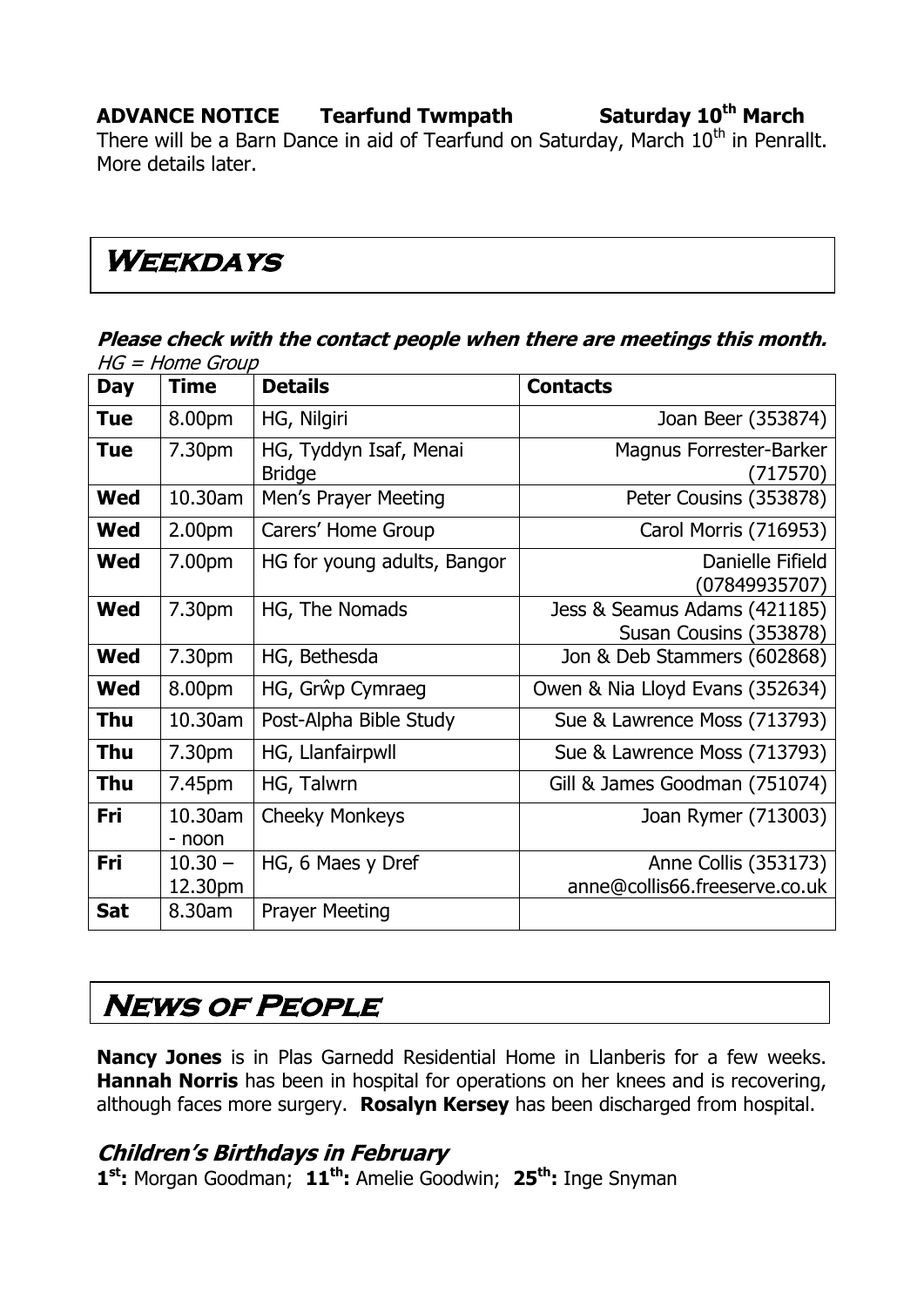### **Noticeboard**

- **Men's Prayer Meeting Wednesday 1 February 10.30am** The men will meet for prayer as usual, followed by coffee in Options.
- **Men's (Ginger) Beer & Skittles Evening Saturday 18 February** A chance to chill out and play skittles, darts and pool. **7.30pm**
- **Walking Group Tuesday 21 February 10.30am** Meet in Llanrwst in the Plas yn Dre carpark (on the north side of the town, behind the Police Station and Library). The walk will take about 3 hours with a total ascent of less than 200m. It is a circular walk through woodland and open country above Trefriw (Woollen ills), via Llanrhychwyn Church (11<sup>th</sup> century) and back to Llanrwst past Grey Mare's Tail Waterfall. We should find a café in the town for refreshments!
- **Communities First Partnership, Tŷ Cegin, Maesgeirchen Fri 24 Feb**  The National Assembly for Wales invites you to a free workshop delivered by Lowri Williams, Outreach Manager for north Wales. Lowri will be giving a brief presentation on the work of the National Assembly for Wales, focusing on how its 60 elected Members represent the interests of Wales and its people, make laws for Wales and hold the Welsh Government to account. She will also be answering your questions and explaining how you can influence the work of the Assembly and make sure your voice is heard. To book a place, call **0845 010 5500** or email **[assembly.bookings@wales.gov.uk](mailto:assembly.bookings@wales.gov.uk)** by **Monday 13 February 2012.**

#### **Wanted: musicians!**

The worship bands are having a recruitment drive. On **Sunday 26th Feb** after the morning service, there will be a meeting for anyone interested in getting involved. Bring your instruments and we will play through a few well-known songs to see where you might fit in. Regular musicians are welcome to help out! Contact Deb Stammers for more details on jonanddeborah@btinternet.com

#### **Bethesda Home Group**

The Home Group which meets on Wednesday nights in Bethesda is looking for new members! If you are new to the church or just haven't got around to joining a home group, why not come along and try it out? Speak to Jon or Deb Stammers or drop us an email on jonanddeborah@btinternet.com

#### **Baptismal Service**

We will be holding another Baptismal Service soon. If you are considering this, would you talk to Peter about it please.

#### **Penrallt on Facebook**

100 people are signed up to Penrallt's Facebook site. Join us.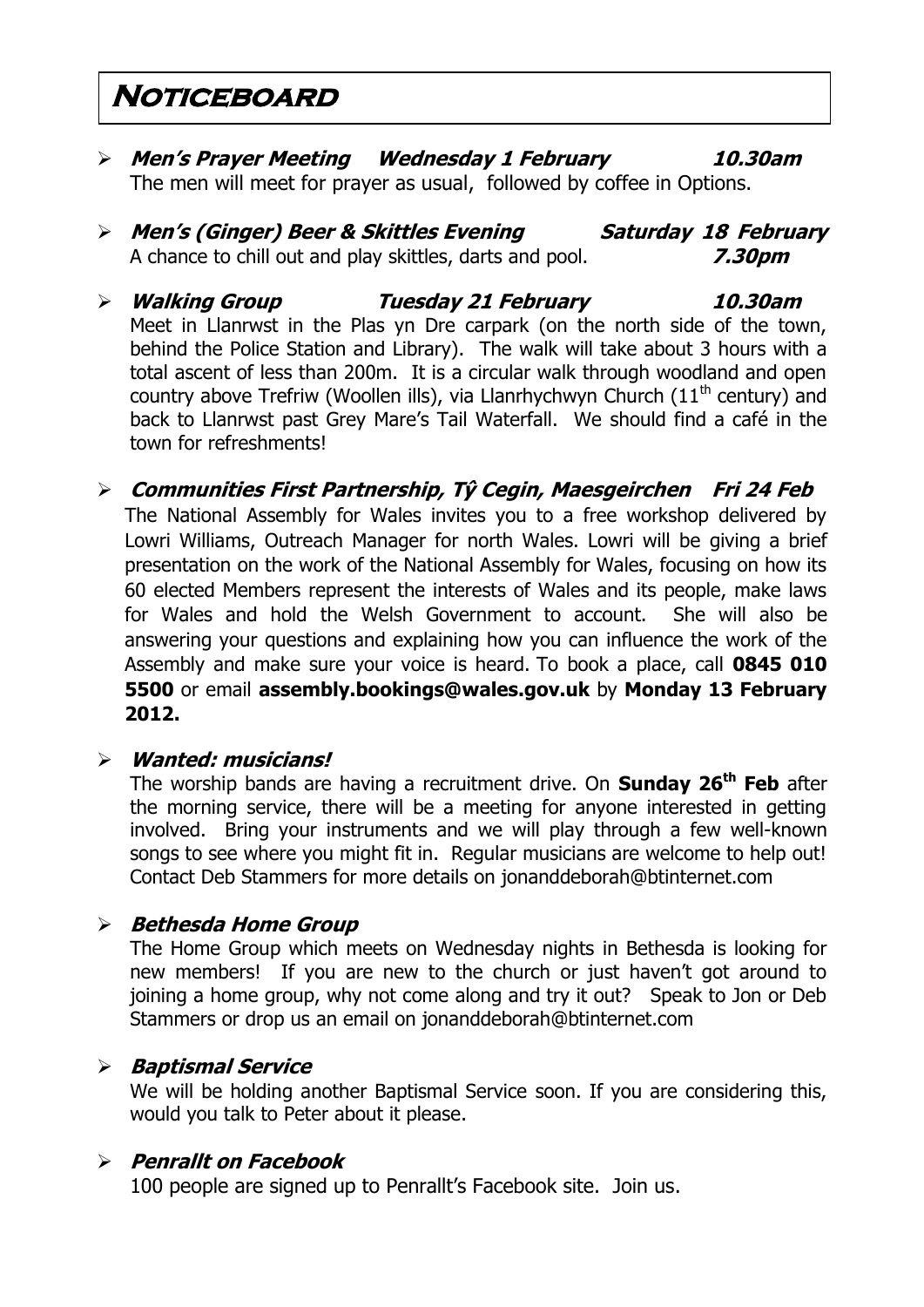#### **Homeless in Bangor**

We do not recommend giving money to the homeless. Instead, £5 in one of the brown envelopes from the table in the porch of the church (placed in the offering) will buy a hot meal for them through the St. Mary's Hostel scheme. So far Penrallt has contributed £3010 to the fund.

#### **The Prayer Room**…

…is open before and after the service for quiet prayer. Penrallt is a place of prayer, so make use of this sacred space.

#### **Pray for Penrallt Every Day**

Sign up to receive our prayer diary by e-mail every Monday morning by sending your request to: [office@penrallt.org.](mailto:office@penrallt.org)

If you have some subject for prayer, either send it in by e-mail, or fill in one of the pink cards, which are available in the porch, and place it in the visitors' cards box or give it to Peter or Magnus.

#### **Pastoral Help**

If you have pastoral concerns please contact Peter or one of the other members of the Pastoral Care team:

Geoff Birch 01286 870944 Pat Borlace 713146, Eunice Smith 713296, Judy Stammers 364394 Geoff Moore 410582

**Deadline for next month's newsletter** Sunday 19 February Please send information to Gwyneth [\(gwyneth@brindley-wales.com](mailto:gwyneth@brindley-wales.com) or 352682)